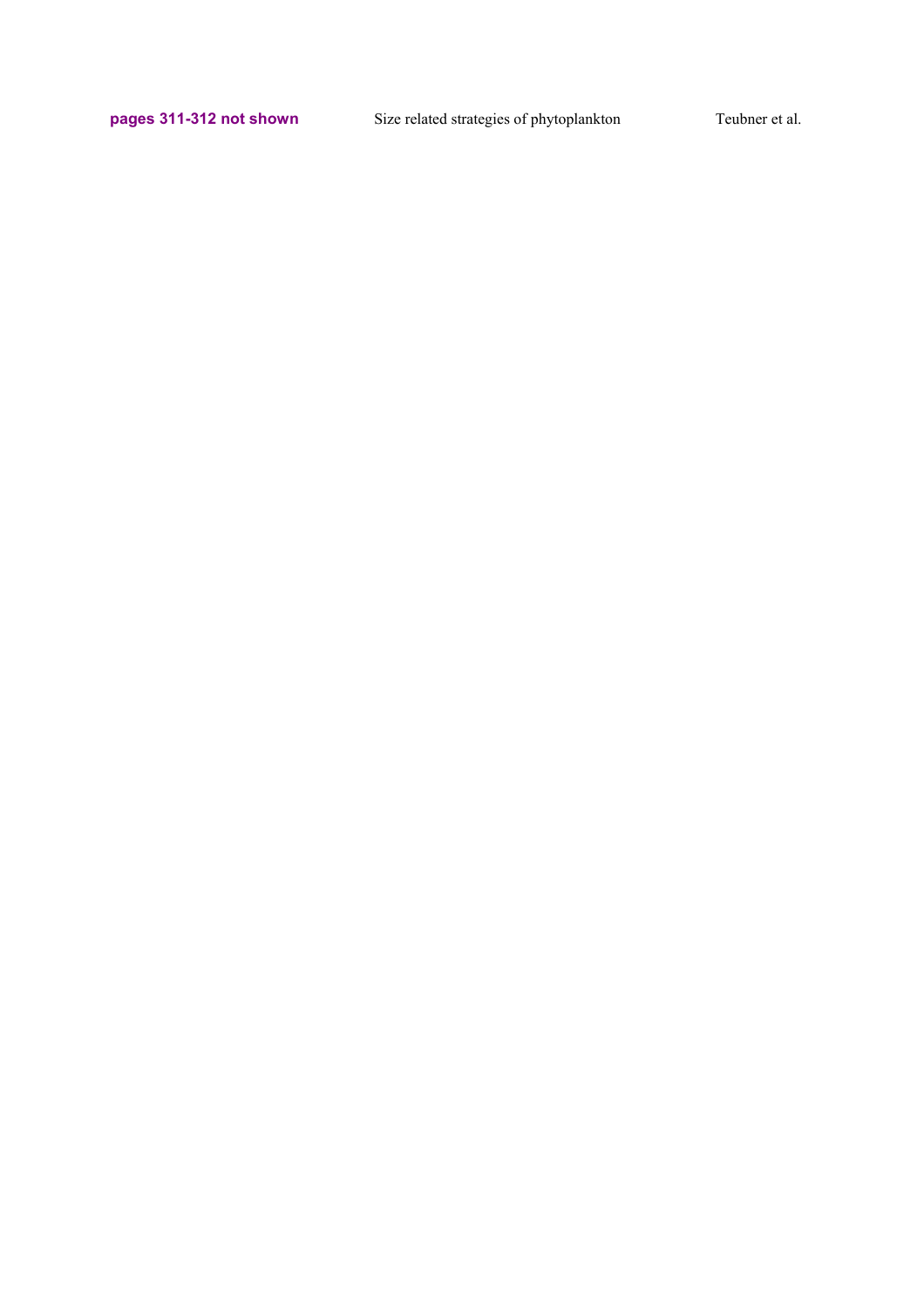

**Figure 2.** Lake Lucerne: A: Vertical profiles of concentrations of chlorophyll-*a*, B: Photosynthetic rate (P) vs. light as PAR. C: photosynthetic rates (P) of the total sample, fractions  $0-10 \mu m$  and > 10 mm, the sum of both fractions and UV-protected bottles, D: photosynthetic available radiation (PAR) and temperature (temp)

ferred to vials and covered by 1 ml 1N HCL (HCl-liquid in Fig. 1A) or put into petri-dishes on paper soaked with HCL and left over night (HCl-paper in Fig. 1A). In the latter case, filters were transferred to vials the next morning. Tissue solubilizer (SOLUEN) was added for both filter treatments. Results for both filter treatments were comparable (Fig. 1A). Ten ml scintillation cocktail (Packard, Ultima Gold) was added to all samples and mixed with the liquid phase. As Figure 1A and Figure 2–3 indicates, the sum of the fractions (filtrate plus filter) closely resembled the total values measured. Photosynthetic rates were calculated from total activity of added 14C, the 14C-uptake values and DIC-concentrations of lake water (Gächter et al., 1984). For each depth and fraction the value for the dark bottle was subtracted from the corresponding light bottle (Markager, 1998).

For the incubator experiment an integrated sample from 0–15 m was used. Subsamples, 10 ml each were filled either directly or pre-fractionated through 10  $\mu$ m Nylon netting into 20 ml glass bottles, 14C added and the bottles placed in a watercooled incubator (CULLEN-type) in the laboratory at Kastanienbaum. Illumina-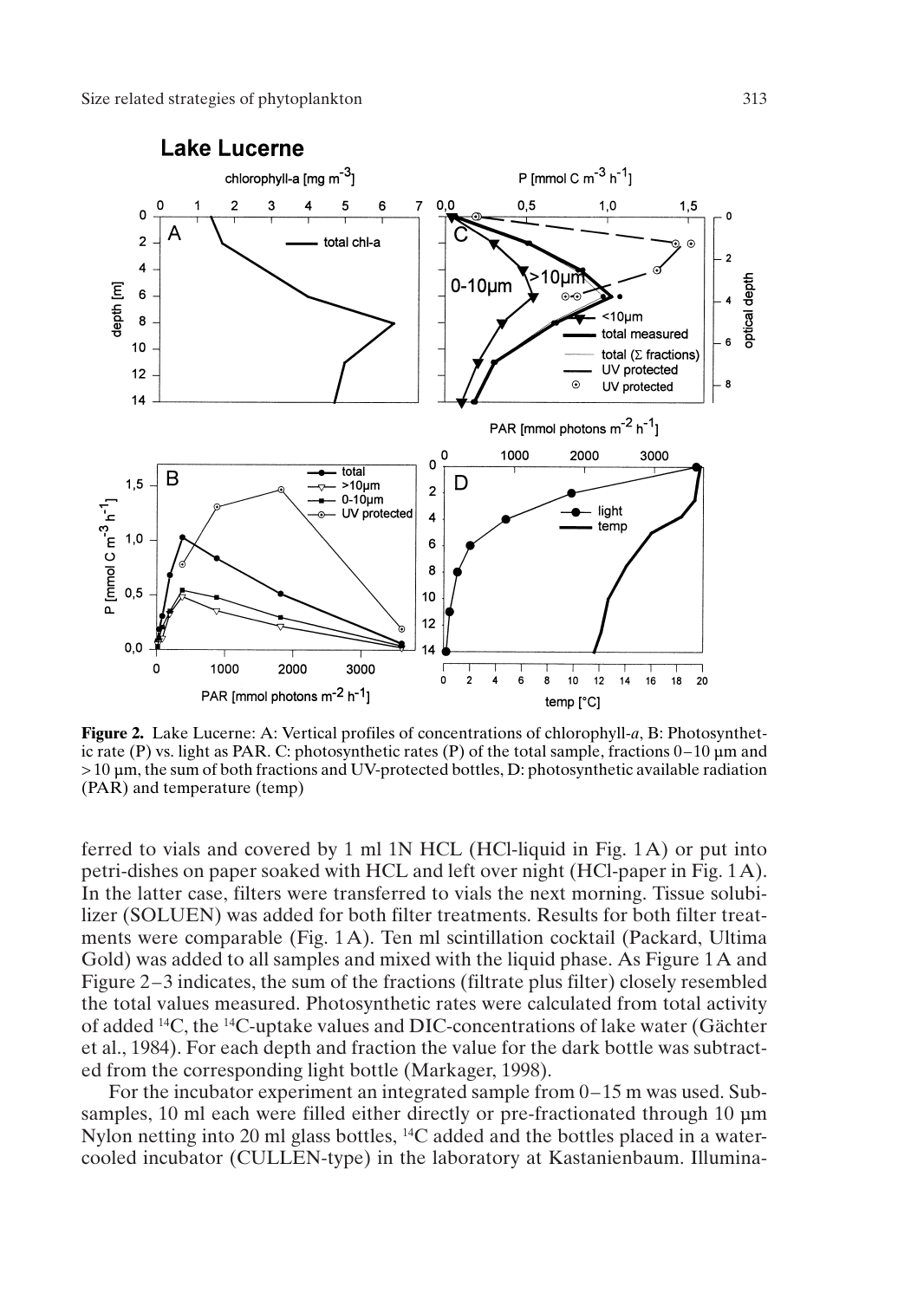

**Figure 3.** Mondsee, vertical profiles: A–B pigments: concentrations of chlorophyll-*b*, chlorophyll*b* plus -*c*, the sum of chlorophyll-*a*, -*b*, and -*c* and the sum of carotenoids in single fractions  $(0-10 \,\mu\text{m} \text{ in A}, >10 \,\mu\text{m} \text{ in B})$ ; C: Photosynthetic rates (P) vs. depth for the total and fractions, for different filter treatment refer to method; D: photosynthetic available radiation (PAR) and temperature (temp) vs. depth

tion of the incubator was from two HQI/D, OSRAM lamps ( $PAR_{\text{max}} = 800 \,\mu\text{mol m}^{-2}$ s–1). Spectral measurements indicated significant emissions of ultra-violet.

Chlorophyll measurements for Lake Lucerne were done by high performance liquid chromatography (HPLC) in laboratory at the Kastanienbaum Institute. Pigments for Traunsee and Mondsee were analysed according to Wright et al. (1991) using HPLC at the Mondsee Institute. Two litres of lake water were filtered (Whatman GF/F) for total pigment concentrations, frozen and extracted by 90% acetone. To maintain the calibration settings a mixed pigment standard used containing carotenoids in the quantitative proportion to chlorophyll-*a* as described in Wilhelm et al. (1991) and measured in algal cultures respectively. For size fractionation additionally 21 water were filtered in cascades through 11  $\mu$ m Nylon-filter (47 mm diameter) and GF/F. Analysis of variance indicated close agreement between the sum of the fractions and the total chlorophylls and carotenoids respectively (Fig. 1B). Therefore for both photosynthesis and cell pigments the fraction  $< 10 \mu m$  was mea-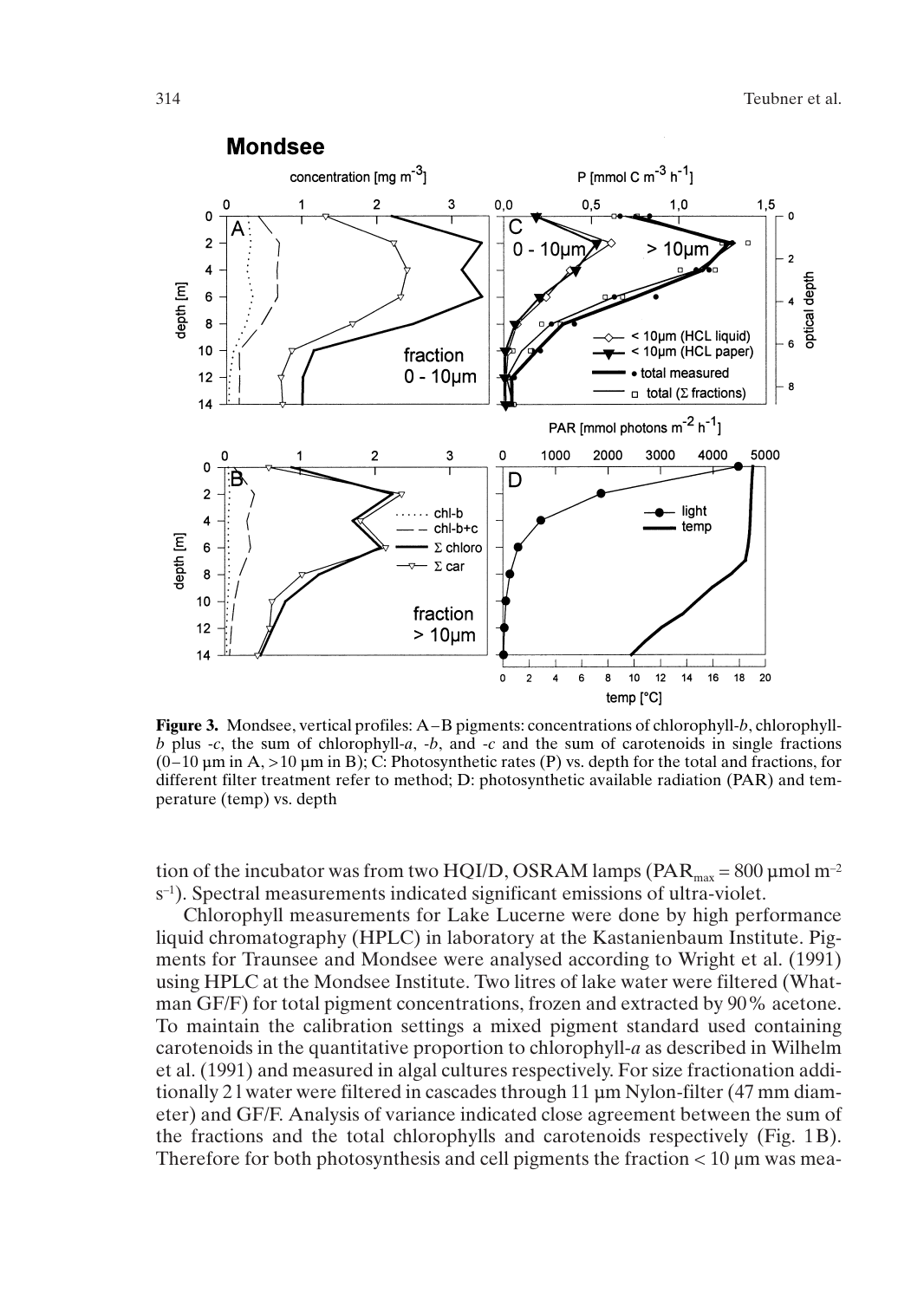

**Figure 4.** Traunsee, vertical profiles: A–D same as Figure 3, but no different filter treatment in C

sured and not estimated by difference. The sum of all fractions was used as a control.

Recommended units in mol for carbon fixation, the same time unit for photosynthetic rates and light in P vs E curves and the nomenclature follows the suggestions by Sakshaug et al. (1997). Carotenoids in Figure 7 were categorised according to their distinct function as 'photo-synthetic' (involved in light harvesting such as fucoxanthin and fucoxanthin-like pigments, peridinin, prasinoxanthin and  $\alpha$ carotene) and photo-protective pigments (protecting the cells against photo-oxidation, the remaining carotenoids; Rowan, 1989; Bricaud et al., 1995; Stuart et al., 1998).

According to long-term phytoplankton analyses the contribution of size fractions larger and smaller than 10 um were 44% and 56% respectively in Traunsee and Mondsee. Accordingly filters of 11 µm pore size were chosen to discriminate the respective size fractions of nearly the same biovolume contribution, similar to techniques used elsewhere (e.g. Koschel and Scheffler, 1985; Happey-Wood, 1993; Lafond et al., 1990).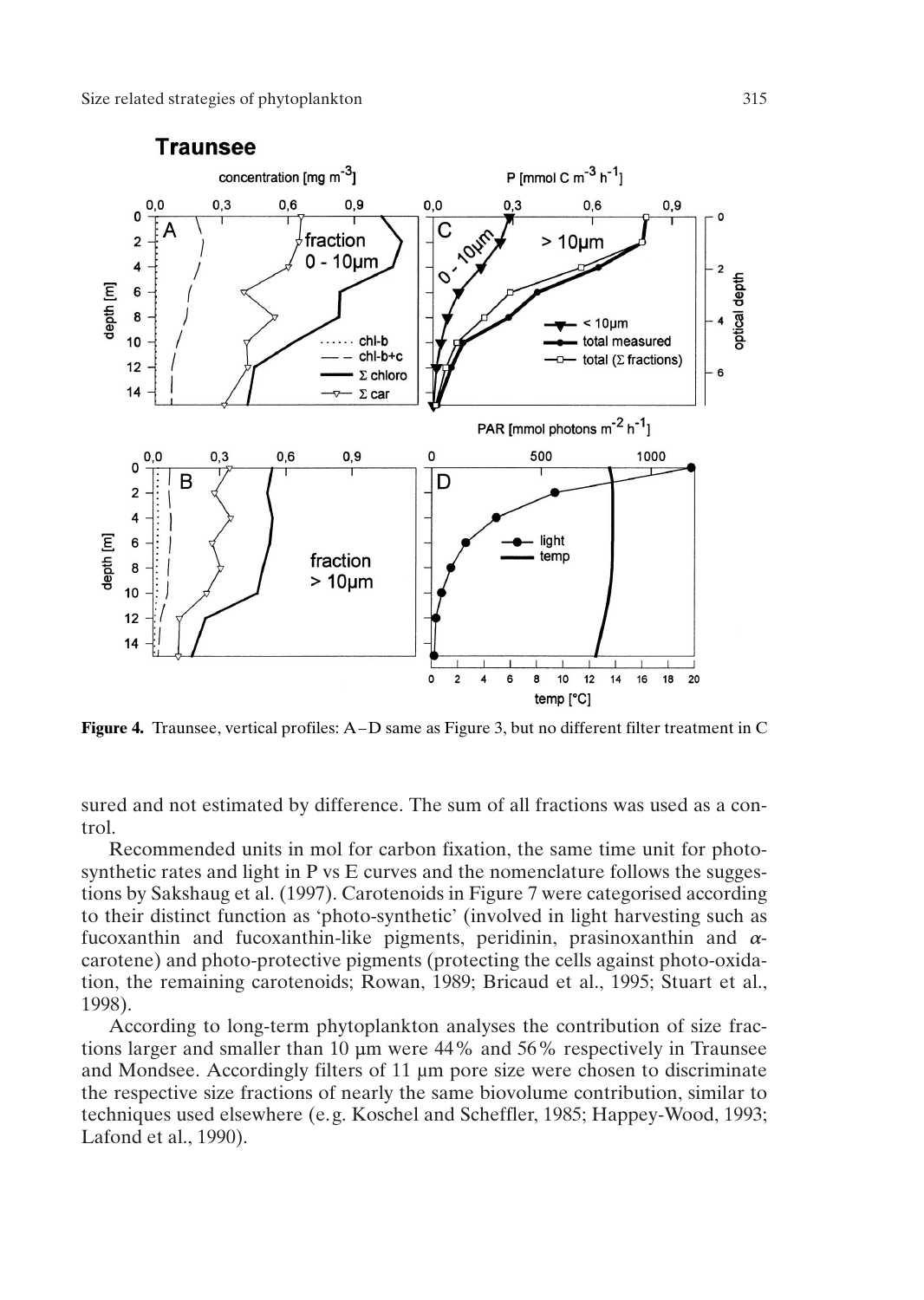

**Figure 5.** Lake Lucerne: photosynthetic activity  $(P^*)$  measured in situ  $(A, B)$  and in incubator  $(C, \mathbb{R})$ D) vs. light as PAR. Linear part of P\* in B and D respectively. Inhibition by UV calculated as difference between covered and uncovered incubation bottle related to covered bottle (100%, Bühlmann et al. 1987) vs. PAR is shown in A

## **Results**

Vertical profiles of photosynthetic rates, light and temperature for the three alpine lakes are shown in Figures 2–4. As indicated by temperature profiles, both Lake Lucerne and Mondsee were still stratified in autumn while Traunsee was mixed throughout the euphotic zone. Chlorophyll concentrations reached a single maximum at 8 m in Lake Lucerne and had two peaks at 2 and 6 m in Mondsee. In contrast, concentrations of chlorophyll in Traunsee were much lower in general, peaking at 2 m and gradually declining to very low levels in deeper layers. Profiles of photosynthetic rates closely resembled the vertical distribution of chlorophylls in all three lakes.

The fraction smaller than 10  $\mu$ m contributed on average about 63% to the total integral chlorophyll-a in Mondsee and Traunsee. The contribution to the integral photosynthetic rate, however, was about 2–4% higher than the share of chlorophyll-a. The contribution of the fraction  $\lt 10$  um to the total photosynthetic rate in Lake Lucerne (55%) was almost the same as in the other two lakes.

The PAR of 3600–4320 mmol m<sup>-2</sup> h<sup>-1</sup> (= 1000–1200 umol m<sup>-2</sup> s<sup>-1</sup>) at the lake surface in both Lake Lucerne and Mondsee was considerably higher than that measured in Traunsee (1188 mmol m<sup>-2</sup> h<sup>-1</sup> = 330 µmol m<sup>-2</sup> s<sup>-1</sup>) for the days of observa-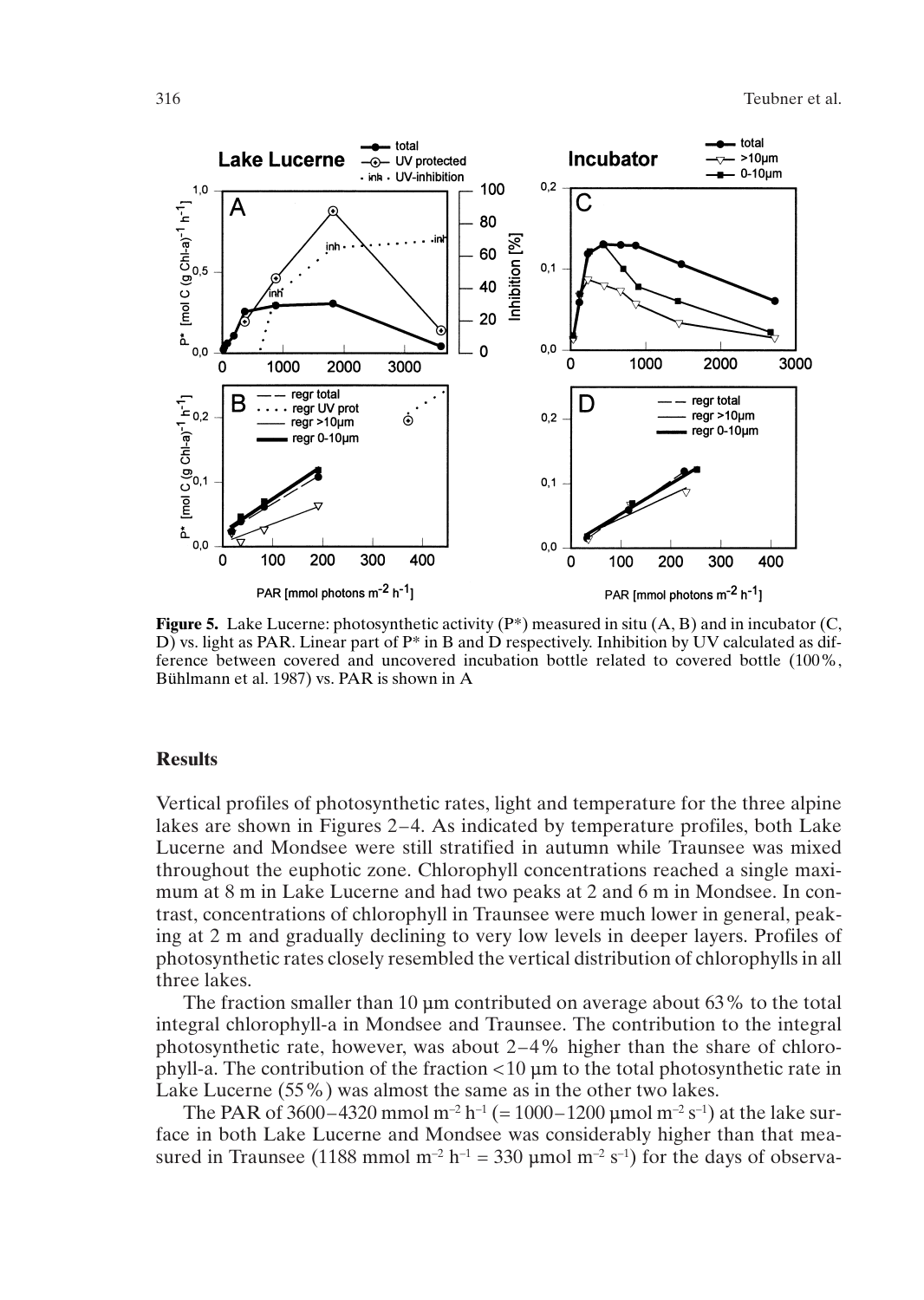tion (Fig. 2D, 3D, 4D). Photoinhibition at the surface was 94% of maximum photosynthesis  $(P_m)$  in Lake Lucerne, about 42% in Mondsee and 53% in the incubator. If the phytoplankton assemblage was shielded from the UV-A-part of the spectrum, photosynthetic rates shifted nearer to the surface (6 m to 2 m, Fig. 2C). For Lake Lucerne an UV-A inhibition of 69% was calculated for the surface sample compared with the non-protected surface-sample (Fig. 5 A, surface: 3600 mmol photons  $m^{-2} h^{-1} = 1000 \mu m$  mol  $m^{-2} s^{-1}$ , compare. to the 40% UV exposed/UV excluded estimated by Neale et al. (2001, this issue). UV-A inhibitions declined rapidly in layers deeper than 2 m (Fig. 2C), which was equal to PAR lower than 505  $\mu$ mol m<sup>-2</sup> s<sup>-1</sup> (1818 mmol  $m^{-2}$  h<sup>-1</sup> in Fig. 5 A). The inhibition at surface calculated from the maximum photosynthetic rate  $(P_m^*)$  for the non-covered bottles  $(83\%, P_m^*$  at 6 m) was, however, the same as for UV-protected bottles (84%, *P*\* <sup>m</sup> at 2 m). In contrast, no photoinhibition was observed in Traunsee due to overcast and hence low light intensities.

Photosynthetic rates and activities versus light (*P* vs. *E*) are shown in Figure 2B, 5 and 6, the summary of derived parameters in Table 2. Photosynthetic activity per unit chlorophyll-*a* of the total assemblage was almost identical to the activities of both fractions for Traunsee and Mondsee (Fig. 6B and F). A much higher activity was estimated for the UV-protected samples in Lake Lucerne (Fig. 5A).

Photosynthetic efficiency  $(\alpha^*)$  for algae smaller than 10  $\mu$ m was consistently higher than for the >10  $P_{\text{m}}^*$  m fraction for all experiments in the field and in the laboratory (Fig. 5 D and 6 D, H, Table 2). Photosynthesis in the field saturated  $(E_K)$  at lower light levels in the  $<10$   $\mu$ m fraction when compared with larger sized algae (Table 2).

When photosynthesis was scaled to unit carotenoids  $(P_{\text{car}})$ , clearer differences in activity between size fractions became evident (Fig. 6C, G) compared to photosyn-

| <b>Table 2.</b> Summary of P vs. E characteristics for different treatments (size fractions, UV-protection)                                     |
|-------------------------------------------------------------------------------------------------------------------------------------------------|
| in three alpine lakes and in an incubator. $P_{\rm m}^* =$ maximum photosynthetic rate (mol C (g Chl-a) <sup>-1</sup> h <sup>-1</sup> );        |
| $E_{\rm K}$ = light saturation index (mmol photons m <sup>-2</sup> h <sup>-1</sup> ); $\alpha^*$ = maximum light utilization coefficient (ini-  |
| tial slope of P versus E curve) [mol C (g Chl-a) <sup>-1</sup> (mmol photons) <sup>-1</sup> m <sup>2</sup> ]; $r^2$ = variance, P-value (paired |
| t-test for >10 µm vs. 0–10 µm, n.s. = non-significant P > 0.005), integral P [mmol C m <sup>-2</sup> d <sup>-1</sup> ]                          |
|                                                                                                                                                 |

|                               | Treatment                                              | $P_m^*$                          | $E_{\rm K}$               | $\alpha^*$ [10 <sup>-3</sup> ] $(r^2)$                               | $\boldsymbol{P}$ | integral $P$ |
|-------------------------------|--------------------------------------------------------|----------------------------------|---------------------------|----------------------------------------------------------------------|------------------|--------------|
| Lake Lucerne<br>(Switzerland) | total<br>UV protected<br>$>10 \mu m$<br>$0 - 10 \mu m$ | 0.306<br>0.877<br>0.281<br>0.351 | 651<br>1867<br>779<br>676 | (0.99)<br>0.47<br>(0.99)<br>0.47<br>0.36<br>(0.99)<br>(0.98)<br>0.52 | ${}_{< 0.05}$    | 90           |
| Mondsee<br>(Austria)          | total<br>$>10 \mu m$<br>$0 - 10 \mu m$                 | 0.294<br>0.299<br>0.293          | 653<br>763<br>687         | (0.80)<br>0.45<br>(0.93)<br>0.38<br>0.43<br>(0.80)                   | ${}< 0.05$       | 82           |
| Traunsee<br>(Austria)         | total<br>$>10 \mu m$<br>$0 - 10 \mu m$                 | 0.578<br>0.620<br>0.613          | 286<br>365<br>270         | (0.91)<br>2.02<br>(0.95)<br>1.70<br>(0.93)<br>2.27                   | ${}< 0.05$       | 43           |
| Incubator<br>(Cullen-type)    | total<br>$>10 \mu m$<br>$0 - 10 \mu m$                 | 0.131<br>0.087<br>0.130          | 247<br>242<br>277         | 0.53<br>(0.99)<br>(0.89)<br>0.36<br>0.47<br>(0.99)                   | n.s.             |              |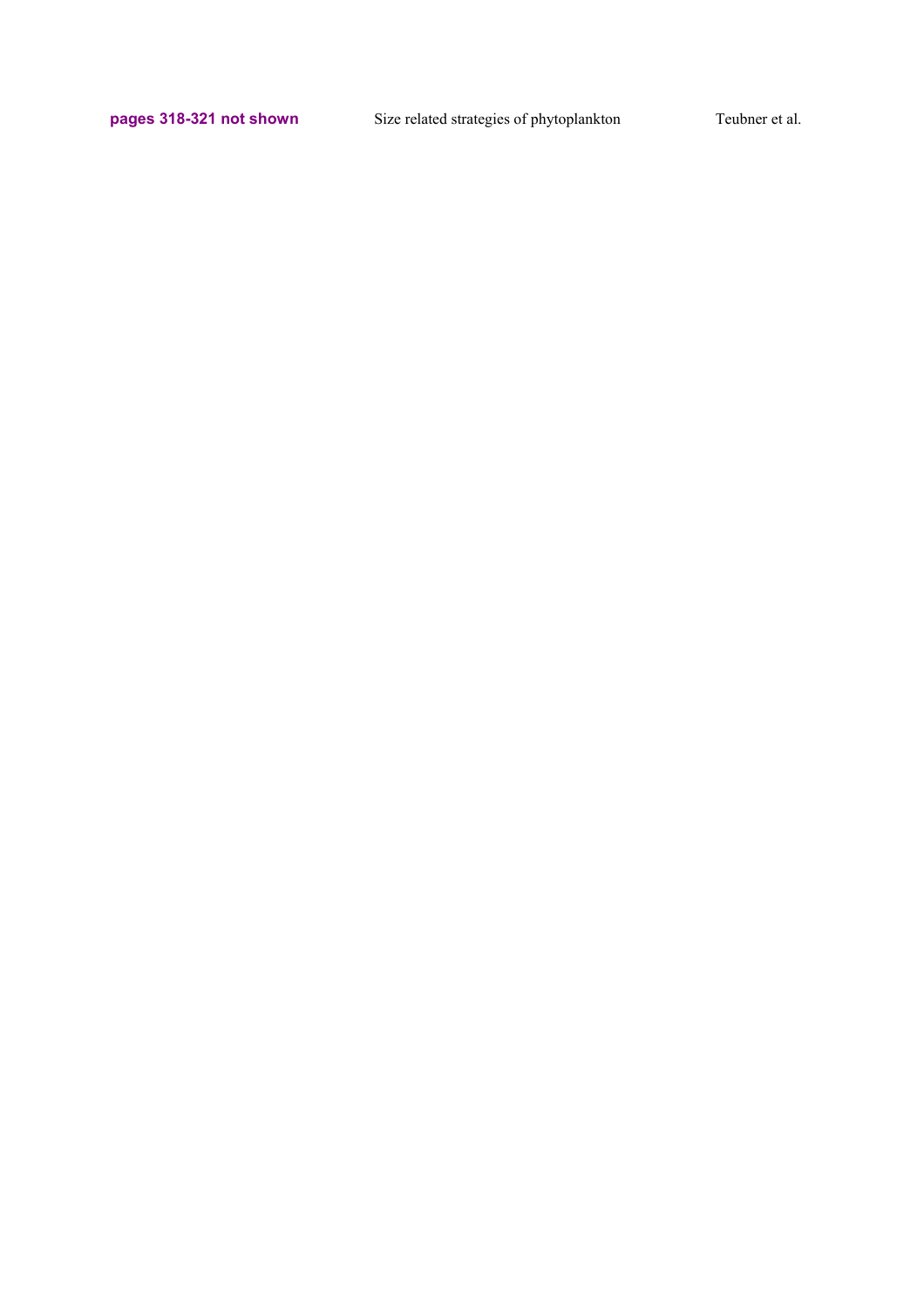

**Figure 8.** Relation between the ratio of chlorophyll-*a* to *β*-carotene (mg m<sup>-3</sup>; mg m<sup>-3</sup>) and the photosynthetic efficiency  $[\alpha^*$ , mol C (g Chl-*a*)<sup>-1</sup> (mmol photons)<sup>-1</sup>m<sup>2</sup>, refer to Table 2] for the fractions  $<$  10 um (0–10 um),  $>10$  um and the total for Mondsee and Traunsee

lengths from 300 nm upwards and favour photoinhibition by UV-A (320–400 nm; Bühlmann et al., 1987; Kim and Watanabe, 1993, 1994; Villafañe et al., 1999; Bertoni and Callieri, 1999). The inhibition due to UV-A in Lake Lucerne measured during the GAP-workshop was about 15% higher than those expected from experiments by Bühlmann et al. (1987). The degree of inhibition markedly increased with PAR up to 500 µmol  $m^{-2}$  s<sup>-1</sup>, but levelled off at super-saturating light intensities. These results are in accordance with Bühlmann et al. (1987) which showed that there is a more sensitive photosynthetic reaction to UV-A at low light intensities than at high radiation. Recent studies have shown that photoinhibition is a net result of photodamage, mainly due to shorter UV (e.g. DNA damage by UV-B) and recovery processes by longer waves (e.g. DNA damage repair by UV-A and visible light) and therefore the proportion between different radiation is biologically relevant (e.g. Kim and Watanabe, 1994; Cullen and Neale, 1994; Quesada et al., 1995; Buma et al., 1996; Gieskes and Buma, 1997, Villafañe et al., 1999).

Moreover, the susceptibility of different phytoplankton groups to radiation varies as became obvious analysing marker pigments in Mondsee and Traunsee. While Cryptophyceae and Dinophyceae avoided radiation higher than 500 µmol  $m^{-2}$  s<sup>-1</sup> in Mondsee, the Bacillariophyceae and Chrysophyceae tolerated high radiation near the water surface as found elsewhere (Arvola et al., 1991; Richardson et al., 1993; UV-resistance of Bacillariophyceae ref. Bertoni and Callieri, 1999; Halac et al., 1997). Therefore, the stronger effect of UV-A at low PAR ( $\lt$  500 µmol m<sup>-2</sup> s<sup>-1</sup>) can be enhanced by the increase of light-sensitive algae in subsurface layers.

Photo-inhibition remained at 83–84% of  $P_{\text{m}}^*$  regardless if bottles are UV-protected or not indicating that artefacts or factors other than UV must interfere with photosynthetic rates. Under natural conditions, algal species tolerate higher light